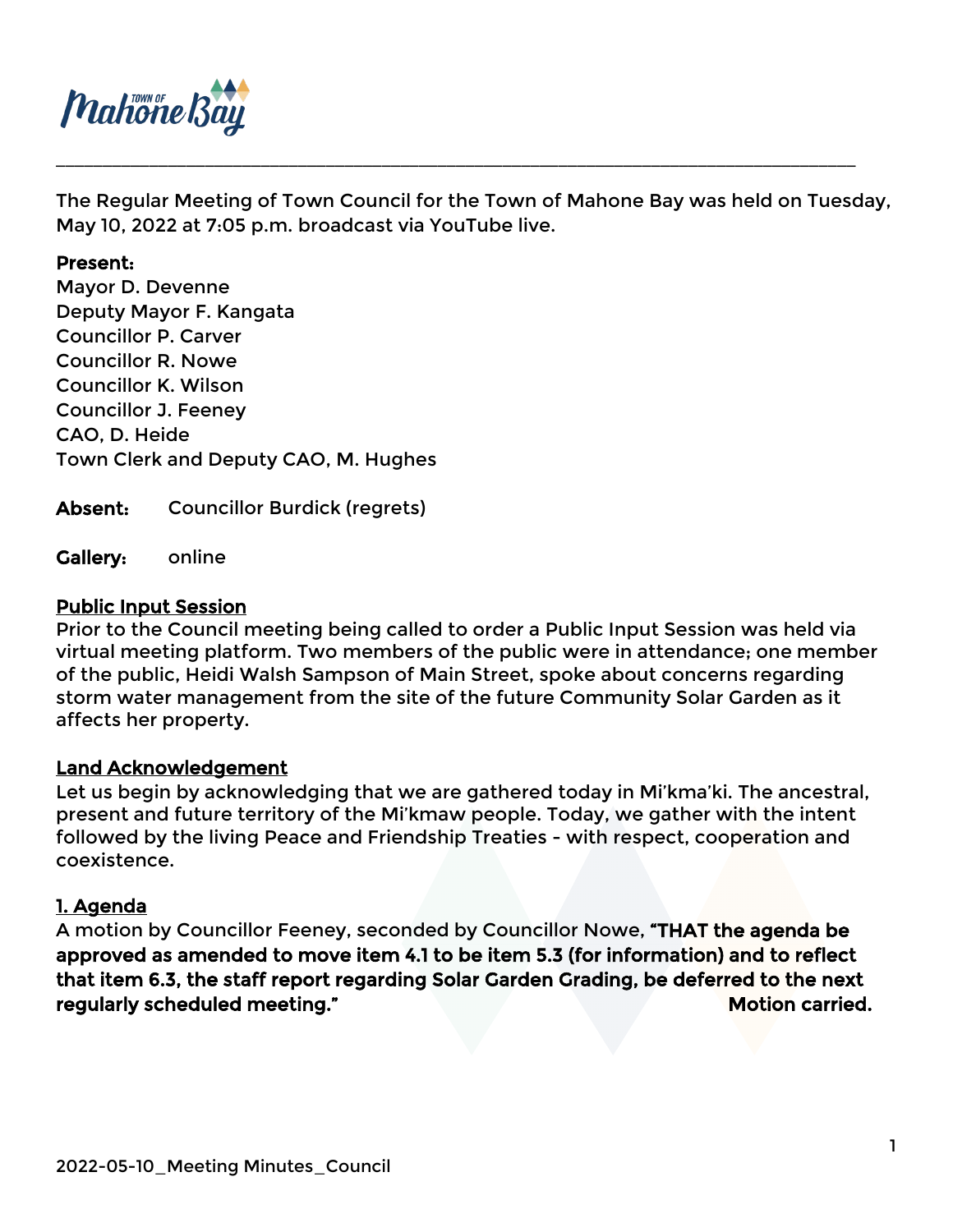## 2022-05-10\_Meeting Minutes\_Council

#### 2. Minutes

A motion by Councillor Feeney, seconded by Councillor Carver, "THAT the minutes of the April 26, 2022 special meeting of Council be approved as presented."

Motion carried.

A motion by Councillor Carver, seconded by Councillor Wilson, "THAT the minutes of the April 28, 2022 regular meeting of Council be approved as presented."

Motion carried.

A motion by Councillor Feeney, seconded by Councillor Carver, "THAT the minutes of the May 2, 2022 special meeting of Council be approved as presented."

Motion carried.

A motion by Councillor Feeney, seconded by Councillor Nowe, "THAT the minutes of the May 3, 2022 special meeting of Council be approved as presented." Motion carried.

# 3. Presentations

No presentations.

## 4. Correspondence – Action

4.1 Glenn Patscha – Architectural Heritage Zone within Mahone Bay. A motion by Councillor Carver, seconded by, Deputy Mayor Kangata, "THAT a response be sent to Mr. Patscha acknowledging his correspondence and updating him on the current disposition of this issue." The matrix of the state of the matrix of the matrix of the matrix of the m

4.2 Tom Ernst – Request to Fly German Flag.

A motion by Councillor Wilson, seconded by, Councillor Carver, "THAT the correspondence from Mr. Ernst be received and filed and that a letter be sent to Mr. Ernst to advise of Council's decision not to grant his request as presented."

Motion carried.

# 5. Correspondence – Information Items

5.1 NSFM – Monday Memo – April 25, 2022. 5.2 NSFM – Monday Memo – May 2, 2022 5.3 Peter Julian – Request to support Bill C-229

A motion by Councillor Feeney, seconded by Councillor Carver, "THAT correspondence items number 5.1 to 5.3 be received and filed." Motion carried.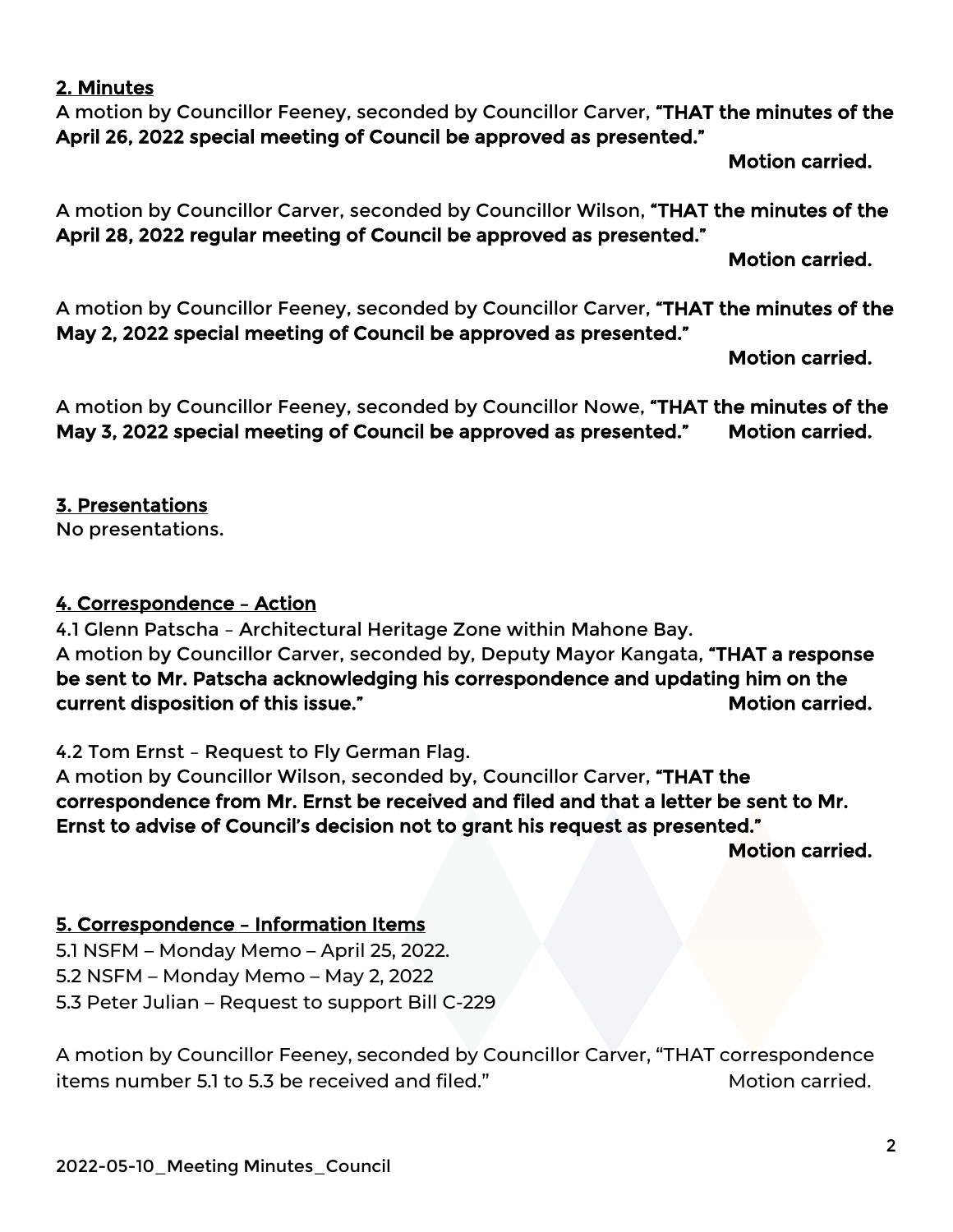# 6. Staff Reports

6.1 Council Report Council received the Staff Report to Council for May 10, 2022.

A motion by Councillor Feeney, seconded by Councillor Nowe, "THAT Council receive the staff report for information." The state of the staff report for information." The staff report of the state o

## 6.2 CAO Performance Review Policy

Council received a staff report and amended draft CAO Performance Review Policy for consideration.

A motion by Councillor Carver, seconded by Councillor Wilson, "THAT Council approve the CAO Performance Review Policy as presented on May 10, 2022." Motion carried.

## 6.3 Solar Garden Grading

This item was deferred to the May 26, 2022 meeting of Council.

## 6.4 2022/23 Grant Applications

Council received a staff report with a summary of applications received under the Town's annual Grants to Organizations program.

A motion by Councillor Carver, seconded by Deputy Mayor Kangata, "THAT Council approve the grant requests that have been received in the amount of \$9,360, to be reflected in the 2022-23 annual budget, and that the Grants to Organizations Policy be referred to the Policy and Strategy Committee for discussion." Motion carried.

## 6.5 Updated Council Meeting Schedule

Council received an updated Council and committee meeting schedule following the amendments made to the budget schedule and the addition of a standing date for a special Council meeting as needed, on the third Friday of each month.

## 7. Council Items

7.1 Mayor Devenne – 2022 Representative Volunteer

Having received nominations for the Town of Mahone Bay Representative Volunteer, Council named Cara Muldoon the Town of Mahone Bay's 2022 Representative Volunteer.

A motion by Councillor Carver, seconded by Councillor Nowe, "THAT Council direct staff to investigate the potential for a volunteer recognition event." Motion carried.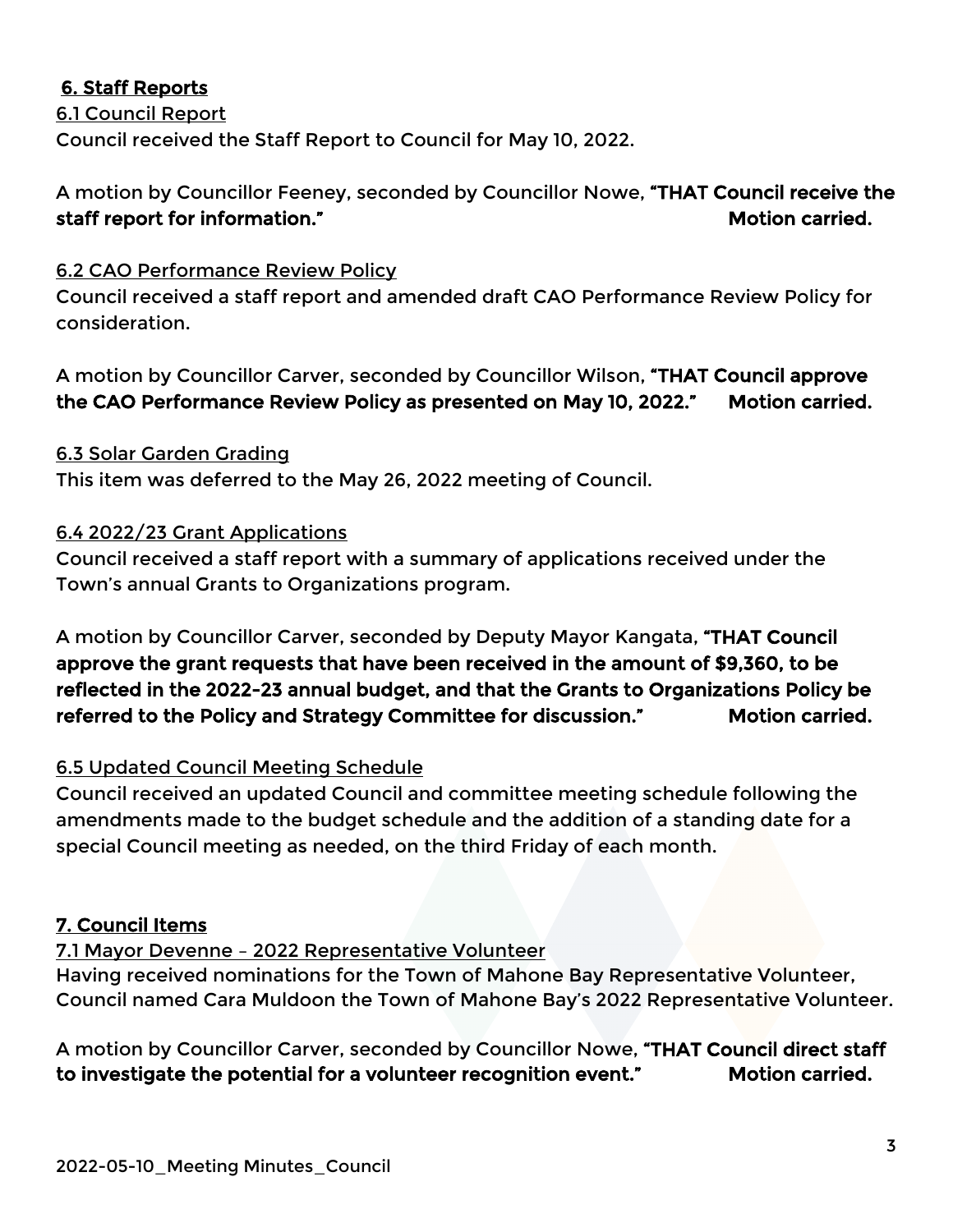7.2 Mayor Devenne – Request for Leave of Absence

A motion by Councillor Nowe, seconded by Councillor Carver, "THAT Council grant Councillor Burdick a leave of absence for two-months." Motion carried.

7.3 Mayor Devenne - Application for Founders' Society Representative on HAC A motion by Councillor Carver, seconded by Councillor Feeney, "THAT Bryan Palfreyman be appointed as the representative of the Mahone Bay Founders' Society on the Town of Mahone Bay Heritage Advisory Committee." Motion carried.

# 8. Committee Reports

8.1 Policy and Strategy Committee Council received the draft minutes of the April 25, 2022 meeting of the Policy & Strategy Committee.

A motion by Councillor Feeney, seconded by Councillor Carver, "THAT Council add the following strategic action to the Town's 2021-2025 Strategic Plan Section 2.1: Develop and implement policies that will enhance and protect the Town's built heritage and historic atmosphere." The contraction of the contraction of the contraction of the contraction of the contraction of the contraction of the contraction of the contraction of the contraction of the contraction of the contra

A motion by Deputy Mayor Kangata, seconded by Councillor Feeney, "THAT Council direct staff to provide a report on the next steps to develop a housing plan for Mahone Bay." **Motion carried.** 

A motion by Councillor Feeney, seconded by Councillor Carver, "THAT Council set the agenda for the May 30, 2022 meeting of the Policy and Strategy Committee to include the low income property tax exemption and HR Management Policy Development." Motion carried.

8.2 Police Advisory Board

Council received the draft minutes of the April 28, 2022 meeting of the Police Advisory Board.

A motion by Deputy Mayor Kangata, seconded by Councillor Carver, "THAT one of the items for the June 27, 2022 meeting of the Policy and Strategy Committee meeting be the issue of vandalism and graffiti in Mahone Bay and that the RCMP be invited to join that meeting." The contraction of the contraction of the contraction of the contraction of the contraction of the contraction of the contraction of the contraction of the contraction of the contraction of the contraction o

# 9. New Business

No new business.